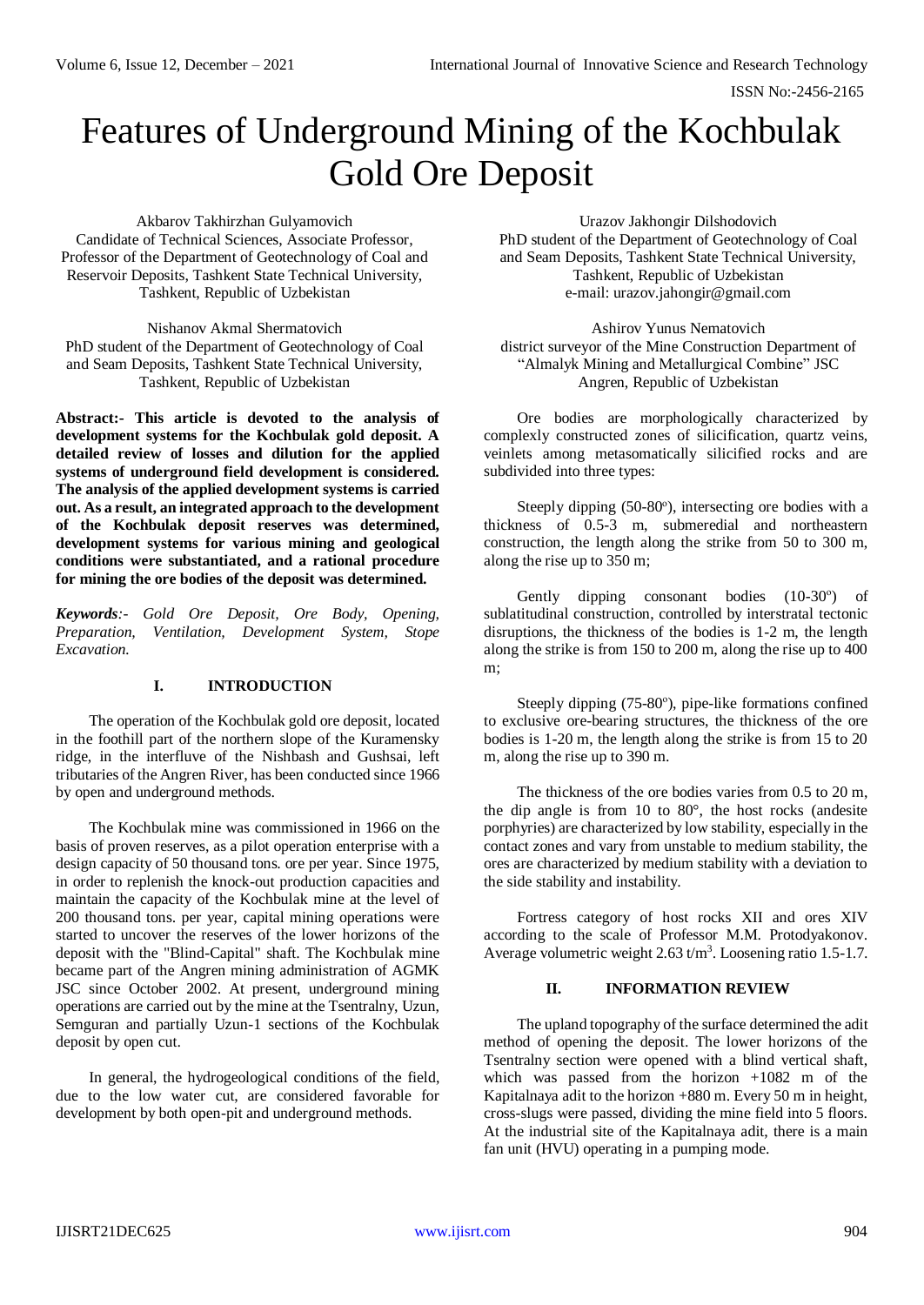ISSN No:-2456-2165

The shaft of the mine "Blind-Kapitalnaya" is passed five hundred meters from the mouth of the adit "Kapitalnaya" and is used for discharging rock mass, lowering and lifting people, equipment, materials, as well as for draining and supplying compressed air. In the section of the trunk, there is a counterweight cage, a ladder and a pipe-cable compartment.

The main concentration horizons are: section "Uzun" adits No. 17 and No. 25, section "Semguran" - adits No. 90 and No. 92, section "Central" - adit "Capital". Underground transportation of ore to the place of unloading at the adit site is carried out by contact electric locomotives of the 3KR, 4KR, 7KR and 10KR types with a gauge of 600 mm using mine trolleys of the VO-0.8 and VG-2.2 types. On the surface, the ore is loaded by a DRESSTA loader into ISUZU and MAN dump trucks, and delivered to the ore warehouse of the goldrecovering plant (ZIF).

The main mining systems are the chamber-and-pillar system and the ore storage system using hand-held rock drills. The mining of ore bodies with a thickness of not more than 3 m with enclosing rocks of low stability is carried out by a system of sublevel drifts.

At present, mining operations in the Tsentralny area are being carried out at horizons of + 980-880 m, which are connected by ventilation-running risers.

The development systems and mining equipment used at the mine correspond to the mining and geological conditions of the deposit and make it possible to mine it with sufficient efficiency.

# **III. RESEARCH METHODOLOGY**

Proceeding from the need to involve new horizons of the deposit into operation [1,2], the production capacity of the mine in terms of mining potential was determined - 150 thousand tons. ore mass per year. The mine disposes of the necessary human resources and technical equipment necessary to fulfill the provision of this annual production. However, the significant scattering of geological blocks (ore bodies), a large number of mining blocks with small ore reserves, as well as a change in the transportation (haulage) scheme and mining depth, the commissioning of the lower horizons of the Tsentralny site made it necessary to change (modernize) the existing mine ventilation scheme ...

Another feature of the development of the deposit is the largest volume of mining operations (GPW) and rifling operations (RR), especially taking into account the development of operational exploration (ERR), as well as a high level of quality loss of ore during mining, due to the complex morphology of ore bodies (geological blocks), their small thickness of gold-bearing veins. So, the design value of dilution is 39.3%, and the actual value is 24%.

According to the degree of opening and readiness of reserves for stope excavation and the order of their development, the field is divided into two parts: the upper (above the 930 m horizon) and the lower (below the 930 m horizon).

When optimizing the mine ventilation scheme, the following main tasks were solved: ensuring safe reworking of reserves in the upper part and improving ventilation when opening the lower horizons.

The possibility of creating a significant depression to overcome the natural draft, providing normal ventilation of the underlying and overlying horizons, as well as the availability of the necessary areas on the industrial site of the adit for the placement of the HLG, was of significant importance in choosing the method and scheme of ventilation.

Having considered the options, the combined ventilation scheme of the mine was recognized as optimal, with the installation of a main ventilation fan (HVU) at the mouth of adit No. 90, operating on suction, and leaving the operating HVU at the mouth of the Kapitalnaya adit unchanged.

Opening scheme of the Kochbulak field. The reserves of the field above the horizon of 930 m have been mostly recovered and largely prepared. A certain difficulty of driving development workings below the horizon of 930 m lies in the fact that they can only be passed after the upper part has been worked out. It is necessary to pass more than 1 km of drifts (GKR) on the horizon of 880 m. At a rate of penetration of 40 m / month, the period for full opening of the lower part of the field will be about 2.5 years. Therefore, it is necessary to first develop reserves above the 930 m horizon (with parallel stripping of reserves below the 930 m horizon), and then below the 930 m horizon. ore mining, thirdly, allows after the extraction of reserves of the floor, the corresponding workings are closed and to simplify the ventilation scheme.

#### **IV. ANALYSIS AND RESULTS**

Based on the analysis of mining and geological (physical and mechanical properties of ores and enclosing rocks, angle of incidence and thickness of ore bodies) [3] and mining (floor height, opening scheme, transportation scheme) [4] conditions, taking into account the experience of the Kochbulak mine for mining The following mining systems are adopted for ore bodies:

- system with ore shrinkage (SM);
- system of sublevel drifts (PSH);
- chamber-and-pillar system (CC).

Taking into account the wide variation in the values of mining and geological factors, for the adopted development systems, the areas of application for the thickness (m) and the angle of incidence  $(\alpha)$  of ore bodies were determined, their average weighted parameters were determined, the share of application of development systems relative to the balance reserves of the deposit was determined (table 1).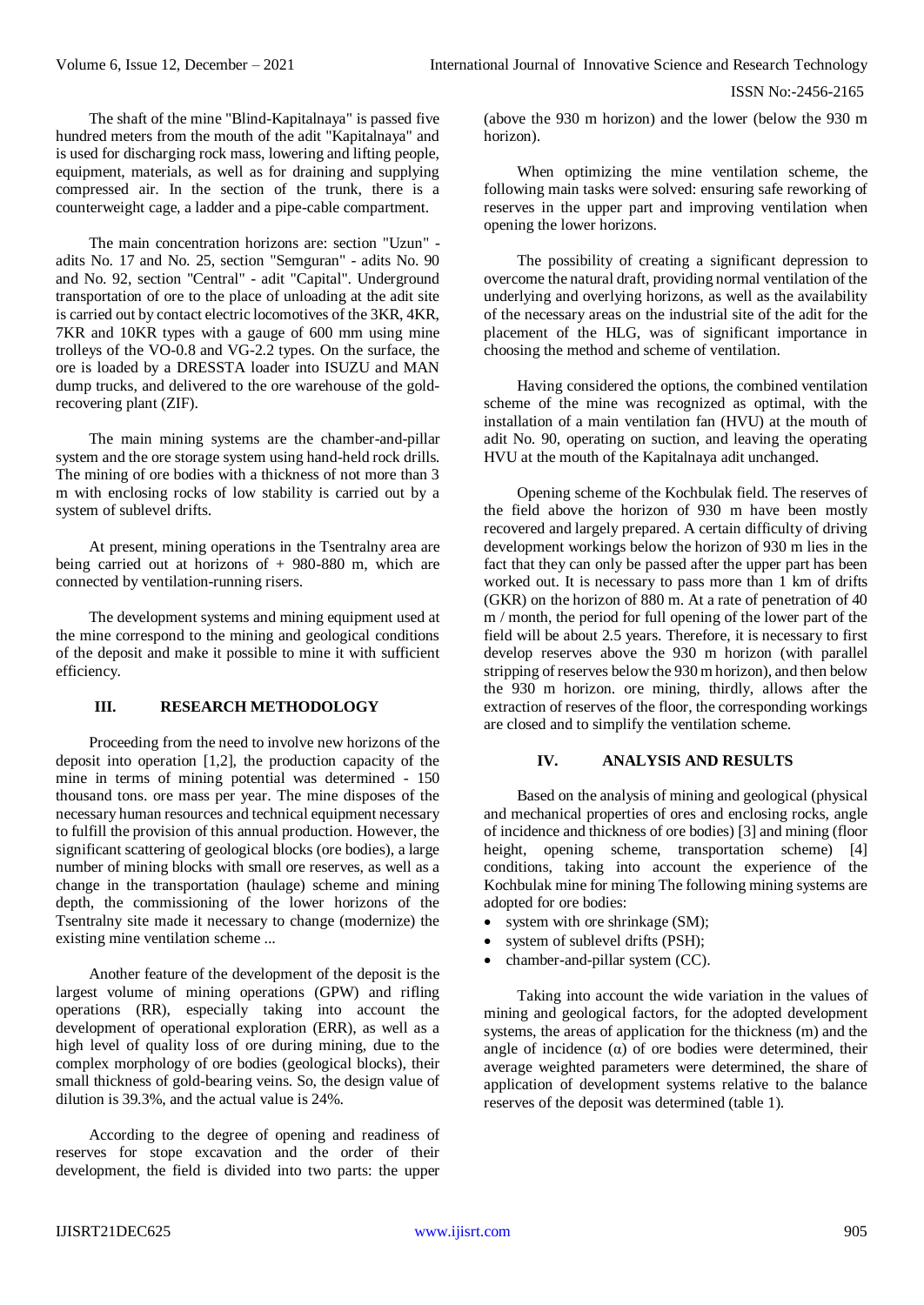#### ISSN No:-2456-2165

|                         | $m<3$ M                  |                         | $m \leq 3$ M             |
|-------------------------|--------------------------|-------------------------|--------------------------|
| <b>Indicator</b>        | $\alpha \geq 45^{\circ}$ | $\alpha$ < 45 $\degree$ | $\alpha \geq 45^{\circ}$ |
|                         | <b>SM</b>                | cc                      | <b>PSH</b>               |
| Power, m                | 2,0                      | 1.8                     | 2,2                      |
| Incidence angle, degree | 65                       | 40                      | 75                       |
| Development system      |                          |                         |                          |
| share, %                |                          | 22                      |                          |

Table 1. Field of application and the proportion of mining systems used and average indicators of the thickness and angle of incidence of ore bodies.

The system with ore shrinkage is used to mine thin and thin (m<3 m) steeply dipping  $(\alpha \geq 45^{\circ})$  ore bodies with stable ores and host rocks [5].

As the block's reserves are cleared (blast hole), the ore is released through the beams with scraper delivery to the loading point and loading by loading machines into the mine blind trolleys. Clearing excavation is carried out with a ledge face with a ledge length of 2.5 m along the entire length of the block. The access of people to the clearing space is carried out along the ventilation-running risers, near which pillars are left from the underlying horizon. The abandonment of other pillars in the system with shrinking is not provided due to field preparation (driving of workings). The void formed after the block is mined is (partially) extinguished by the collapse of the enclosing rocks. The share of the system with ore shrinkage is not more than 11%.

The system of sublevel drifts is used to mine thin ore bodies (m $\leq$ 3 m) with a dip angle  $\alpha \geq 45^{\circ}$  for stable ores and host rocks [6]. In accordance with the experience of the Kochbulak mine, the stable outcrop area of the hanging side is 1000-1500 m<sup>2</sup> . The system of sublevel drifts is used in two versions: for the development of small ore bodies - without leaving interstorey and interchamber pillars; for the development of ore bodies of significant size - with the temporary abandonment of the formed inter-chamber pillars.

The height of the sublevel in most cases is 6-8 m. The sublevels are interconnected by vertical elevators, which are used to move people, lift materials and release broken ore. Breaking is carried out by means of a ceiling-ledge blast-hole method to an open treatment space, the height of the ledge is 2.5 m, and the length is 3 m. The block is mined from top to bottom, work is carried out on one sublevel drift. The broken ore is delivered to the ore pass by means of scraper units, from there the ore by gravity of its own weight gets to the loading run. With the help of PPN-1s, it is loaded into mine trolleys from the loading entrance.

After the extraction of the chamber reserves, the formed voids are not extinguished. The abandonment of interfloor pillars is necessary when there is an active mine working at the boundary of the movement. After the extraction of the main stocks of the chamber, the inter-chamber pillars are collapsed.

The chamber-and-pillar mining system is used to mine thin (m<3 m) horizontal and inclined ( $\alpha$ <45°) ore bodies with stable ores and host rocks that allow large areas of exposure.

In all cases, the option is used of mining the ore bodies of the deposit with chambers of the correct shape, located parallel to each other along the uprising, leaving pillars between them in the form of separate columns-pillars to maintain the roof.

Clearing excavation is carried out by a continuous face along the fall of the ore body along the entire length of the block, with the abandonment of temporary ore guard pillars between the entryways (chambers) and the sublevel drift. Breaking is carried out using a fine-bore method. Delivery of ore to the loading place is carried out using scraper installations.

The ore pillars remaining during the excavation of the block to artificially support the roof are removed by sequential blasting of individual sections.

Treatment space management is carried out with the installation of spacer cluster support. The void formed after excavation of the block bottom is not absorbed.

#### **V. CONCLUSION AND RECOMMENDATIONS**

Comparison of the applied mining systems shows that the most effective is the system of sublevel drifts, which provides a sufficiently high productivity with the best ore recovery rates [7]. The pillar-room system with high productivity is characterized by an increased level of losses. The scheme for the preparation of mining blocks allows, in the event of a decrease in the stability of the outcrops of the enclosing rocks, to quickly, without unnecessary costs, switch from a system with ore shrinkage to a system of sublevel drifts.

With all the considered variants of the applied development systems, the use of the same electrical equipment, machines and mechanisms for the release, loading, delivery and transportation of ore and rock is envisaged.

The standard losses and dilution for the applied development systems and for the mine as a whole, taking into account losses during the handling of ore on the surface and its transportation to the gold processing plant, are shown in table 2.

| <b>Development systems</b>   | Losses,<br>$\frac{0}{0}$ | Dilution, % |
|------------------------------|--------------------------|-------------|
| System of sublevel drifts    | 12,1                     | 28          |
| Storing ore system           | 17,8                     | 39,7        |
| Chamber-and-pillar system    | 24,3                     | 35,9        |
| Total                        | 18                       | 39,3        |
| Losses during transportation |                          |             |
| to the mill and              |                          |             |
| transshipment                |                          |             |
| Total                        |                          |             |

#### Table 2. Standard losses and dilution